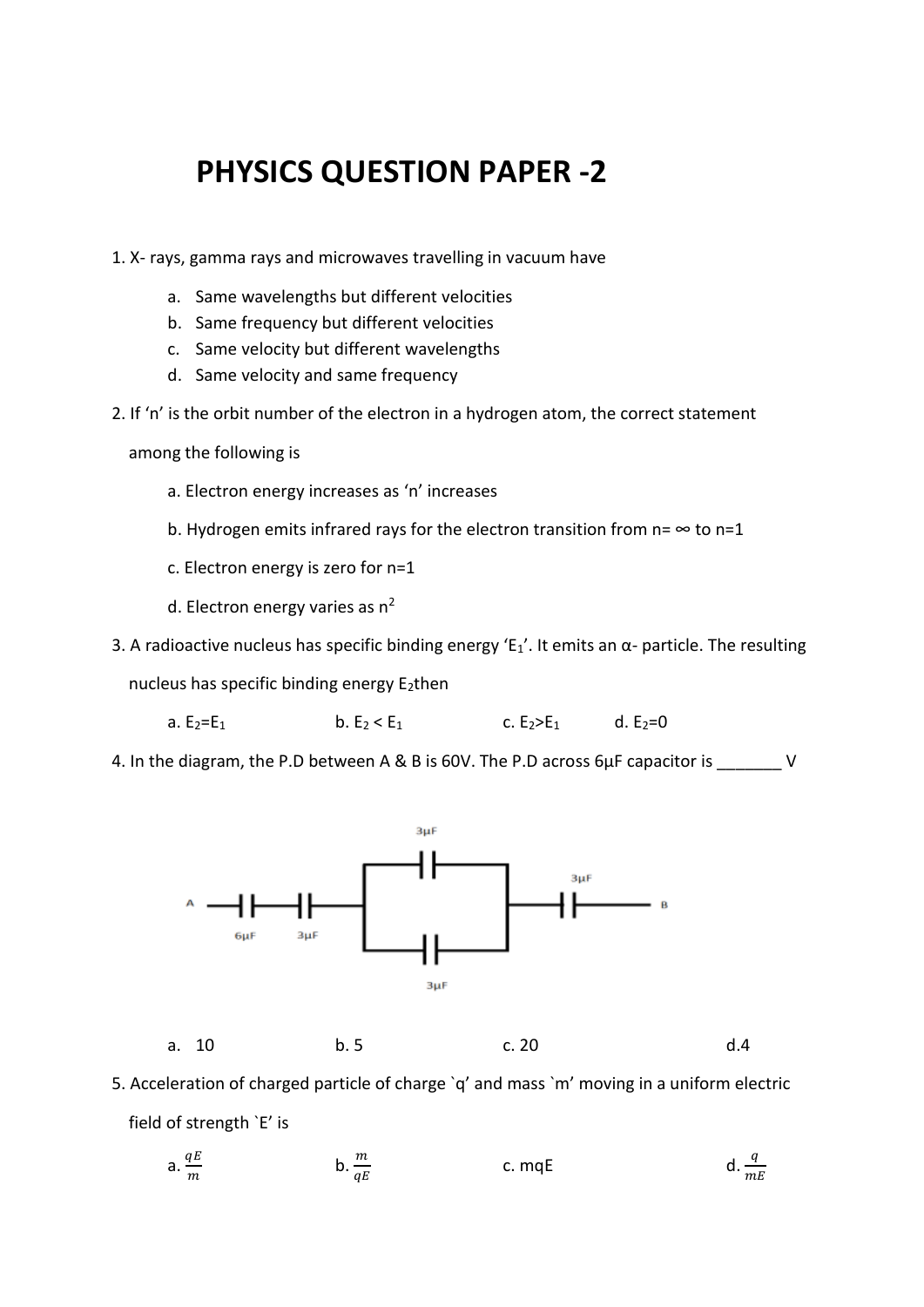6. In the circuit diagram heat produces in R, 2R and 1.5R are in the ratio of



- 7. Maximum velocity of the photoelectron emitted by a metal is  $1.8$ X $10<sup>6</sup>$  ms<sup>-1</sup>. Take the value of specific charge of the electron is  $1.8X10^{11}$  CKg<sup>-1</sup>. Then the stopping potential in volt is
	- a. 1 b. 3 c. 9 d. 6

8. A nucleus  ${}_{z}X^{A}$  emits an  $\alpha$ -particle with velocity v. The recoil speed of the daughter nucleus is

a. 
$$
\frac{A-4}{4v}
$$
 \t\t b.  $\frac{4v}{A-4}$  \t\t c. v \t\t d.  $\frac{v}{4}$ 

9. In which of the following statements, the obtained impure semiconductor is of p- type?

- a. Germanium is doped with bismuth b. Silicon is doped with antimony
- c. Germanium doped with gallium d. Silicon is doped with phosphorus

10. A truck Accelerates from speed v to 2v. Work done in during this is

- a. Three times as the work done in accelerating it from rest to v.
- b. Same as the work done in accelerating it from rest to v.
- c. Four times as the work done in accelerating it from rest to v.
- d. Less than the work done in accelerating it from rest to v.
- 11. Earth is moving around the sun in elliptical orbit as shown. The ratio of OB & OA is R.

Then ratio of earth at `A' &`B' is

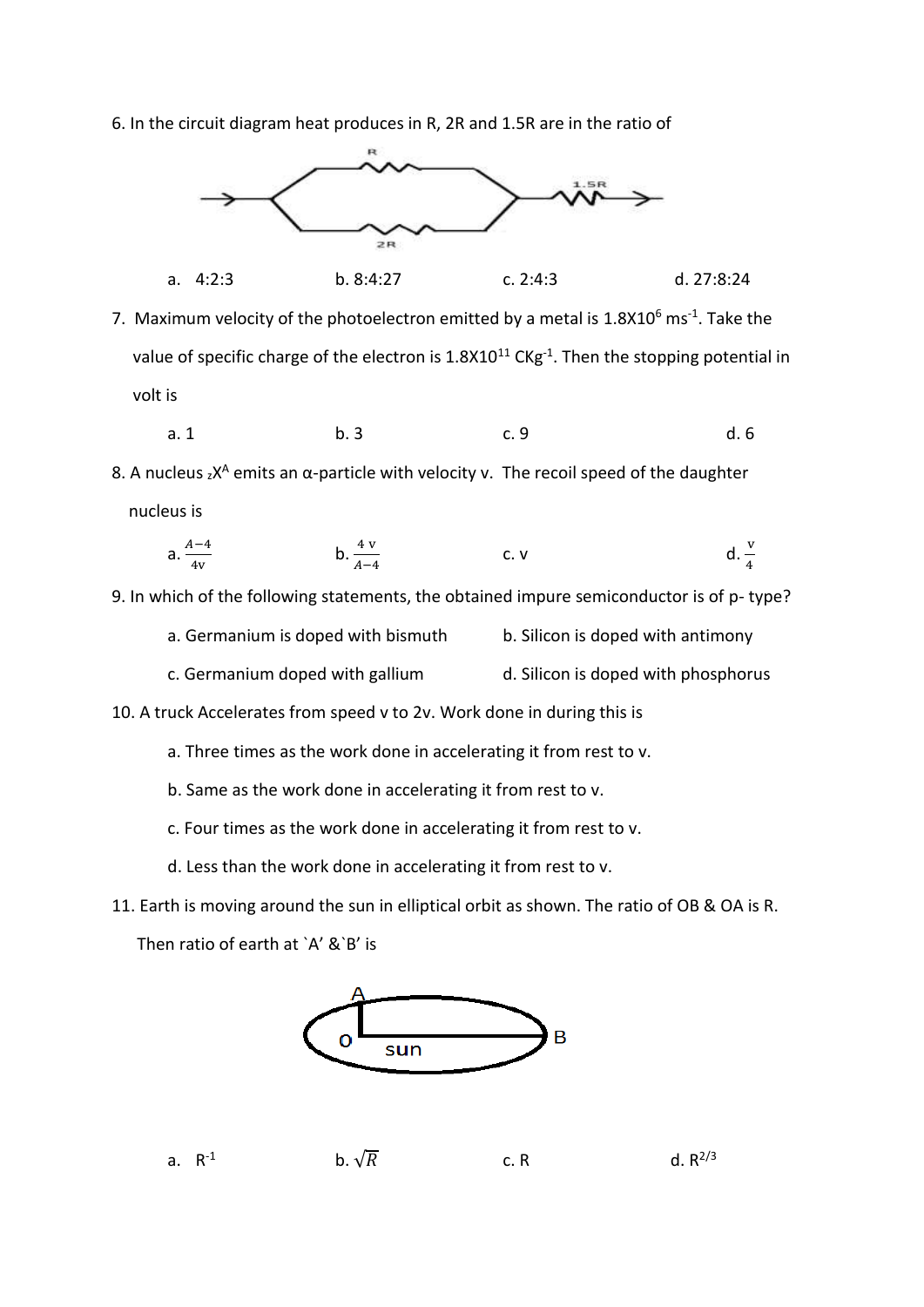0.72m. The magnification is 2. What will be the magnification when the object is moved by 0.04m towards the lens? a. 2 b. 4 c. 3 d. 6 13. White light reflected from a soap film (Reflective index = 1.5) has a maxima at 600nm and a minima at 450nm with no minimum is between. Then the thickness of the film is  $\frac{1}{2}$  X10<sup>-7</sup> m. a. 1 b. 2 c. 3 d. 4 14. A solenoid of inductance 2H carries a current of 1A. What is the magnetic energy stored in a solenoid? a. 4J b. 2J c. 5J d. 1J 15. Two capacitors of 10 PF and 20 PF are connected to 200V and 100V sources respectively. If they are connected by the wire, what is the common potential of the capacitors? a. 300 volt b. 133.3 volt c. 400 volt d. 150 volt 16. What is the period of revolution of earth satellite? Ignore the height of the satellite above the surface of earth. Given 1. The value of gravitational acceleration  $g = 10$ ms<sup>-2</sup>. 2. Radius of earth R<sub>E</sub> = 6400Km. Take  $\pi$  = 3.14 a. 83.73 minutes b. 85 minutes c. 90 minutes d. 156 minutes 17. A body having a moment of inertia about its axis of rotation equal to 3 Kgm<sup>2</sup> is rotating with angular velocity of 3rad  $s<sup>-1</sup>$ . Kinetic energy of this rotating body is same as that of a body of mass 27Kg moving with velocity v. The value of `v' is a.  $2m s<sup>-1</sup>$  $-1$  b. 1m s<sup>-1</sup> c.  $1.5m s^{-1}$  $d. 0.5m s^{-1}$ 18. An object is placed at 20 cm in front of a concave mirror produces three times magnified real image. What is focal length of the concave mirror? a. 10cm b. 15cm c. 7.5cm d. 6.6cm 19. What is the de Broglie wavelength of the electron accelerated through a potential

difference of 100 volt?

12. The distance between an object and its real image produced by a converging lens is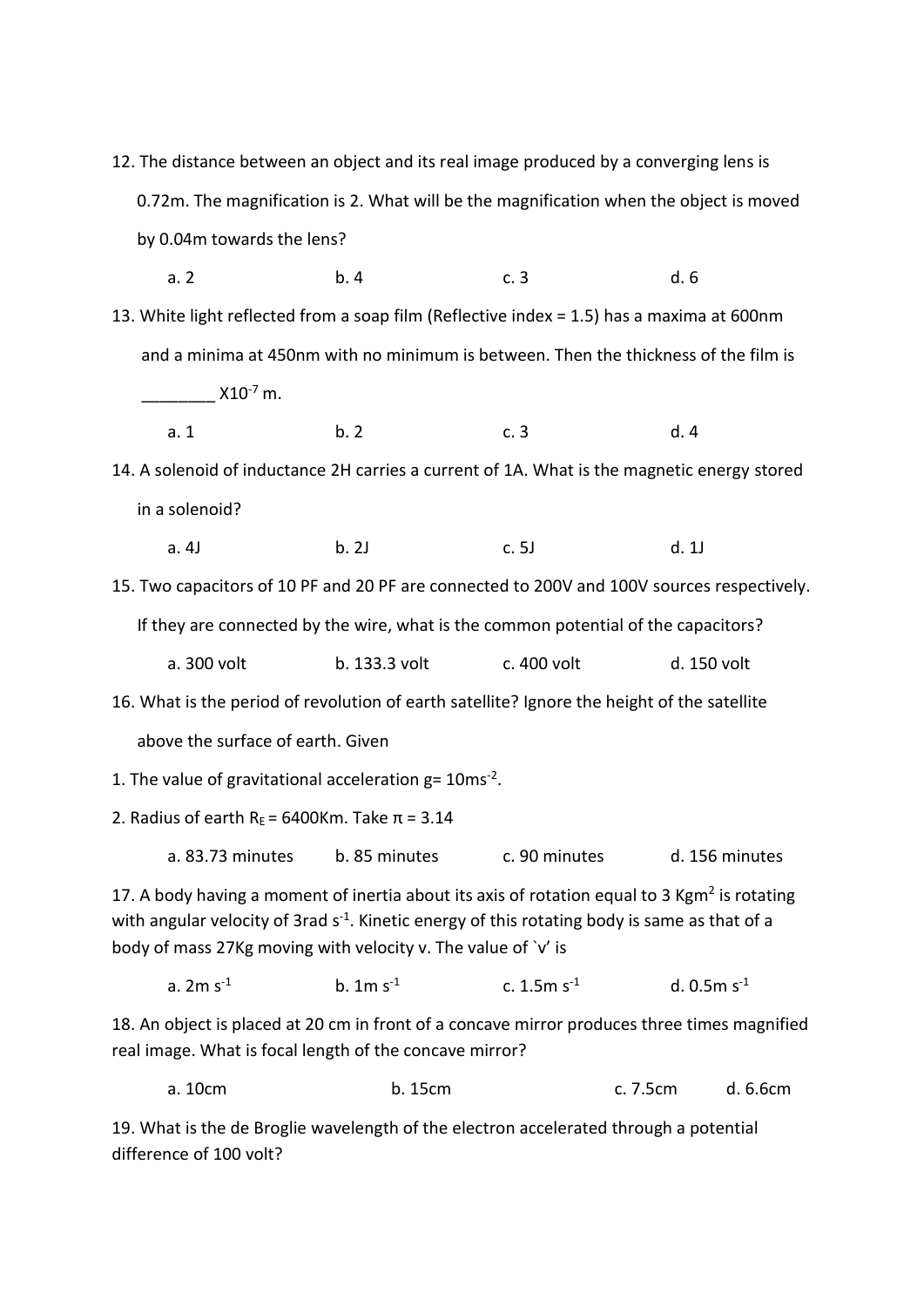20. For the given digital circuit, write the truth table and identify the logic gate it represents



a. NAND gate b. OR gate c. AND gate d. NOR gate

21. A tuned amplifier circuit is used to generate a carrier frequency of 2 MHz for the amplitude modulation. The value of  $\sqrt{LC}$  is

a.  $\frac{1}{2\pi r}$  $3\pi X$ 10<sup>6</sup> b.  $\frac{1}{2\pi X 10^6}$  c.  $\frac{1}{4\pi X}$  $4\pi X 10^6$ d.  $\frac{1}{2^{1/4}}$  $2X10^6$ 

22. Two resistors of resistance 2Ω and 6Ω are connected in parallel, this combination is then connected to a battery of emf 2 V and internal resistance 0.5Ω. What is the current flowing through the battery?

a. 4/17 A b. 4 A c. 1 A d. 4/3 A

23. A cyclotron is used to accelerate

- a. Only positively charged particles
- b. Both positively and negatively charged particles
- c. Neutron
- d. Only negatively charged particles

24. An aircraft with a wingspan of 40m flies with a speed of 1080km/hr in the eastward direction at a constant altitude in the northern hemisphere where the vertical component of the earth's magnetic field is 1.75x10<sup>-5</sup> T. Then the emf developed between the tips of the wings is

| b. 2.1V<br>a. 0.34V | c. 0.5V | d. 0.21V |
|---------------------|---------|----------|
|---------------------|---------|----------|

25. A person wants a real image of his own 3 times enlarged. Where should he stand in front of a concave mirror of radius of curvature 30cm?

| a. 30cm | b. 20cm | c. 10cm | d. 90cm |
|---------|---------|---------|---------|
|---------|---------|---------|---------|

26. Find the de- Broglie wavelength of an electron with kinetic energy of 120 eV.

|  | a 102 pm | b. 124 pm | c. 95 pm | d. 112 pm |
|--|----------|-----------|----------|-----------|
|--|----------|-----------|----------|-----------|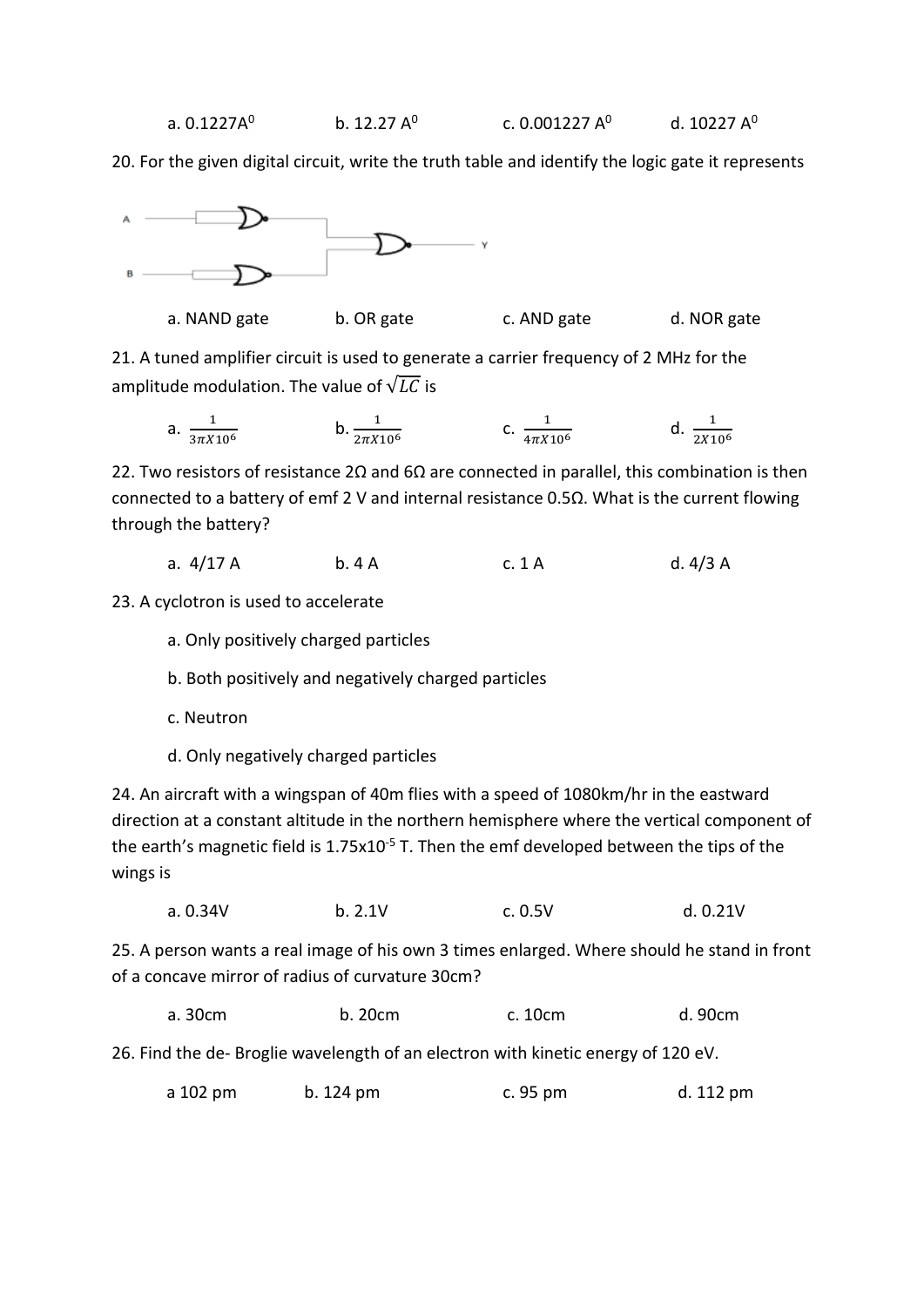27. If an electron in Hydrogen atom jumps from an orbit of level n= 3 to an orbit of level  $n=2$ , the emitted radiation has a frequency(R =Rydberg constant, C = velocity of light)

a. RC/25 b. 5RC/36 c. 3RC/27 d .8RC/9

28. The velocity – time graph for the bodies A and B are shown. Then the acceleration of A & B are in the ratio



29. When two tuning forks A & B are sounded together, 4 beats per second are heard. The frequency of the fork B is 384 Hz. When one of the prongs of the fork A is filed and sounded with B, the beat frequency increases, then the frequency of the fork A is

| b. 389 Hz<br>c. 380 Hz<br>a. 388 Hz | d. 379 Hz |
|-------------------------------------|-----------|
|-------------------------------------|-----------|

30. Three resistance 2Ω, 3Ω and 4Ω are connected in parallel. The ratio of currents passing through them when a potential difference is applied across its ends will be

| b. 4:3:2<br>a. 6:4:3<br>c. 6:3:2 |  |  |  | d. 5:4:3 |
|----------------------------------|--|--|--|----------|
|----------------------------------|--|--|--|----------|

31. When 5V potential difference is applied across a wire of length 0.1m, the drift speed of electrons is 2.5X10<sup>-4</sup> ms<sup>-1</sup>. If the electron density in the wire is  $8X10^{28}$ m<sup>-3</sup>, the resistivity of the material is done the

| a. $1.6$ X10 <sup>-6</sup> Ωm | $b. 1.6X10^{-5}$ Ωm                |
|-------------------------------|------------------------------------|
| c. $1.6X10^{-8}$ Ωm           | d. 1.6X10 <sup>-7</sup> $\Omega$ m |

32. An inductor (L=0.03H) and a resistor (R=0.15K  $\Omega$ ) are connected in series to a battery of 1.5 V EMF in a circuit shown below. The key  $K_1$  has been kept closed for a long time. Then at  $t=0$ , K<sub>1</sub> is opened and key K<sub>2</sub> is closed simultaneously. At  $t=1$ ms, the current in the circuit will be ( $e^5 \le 150$ )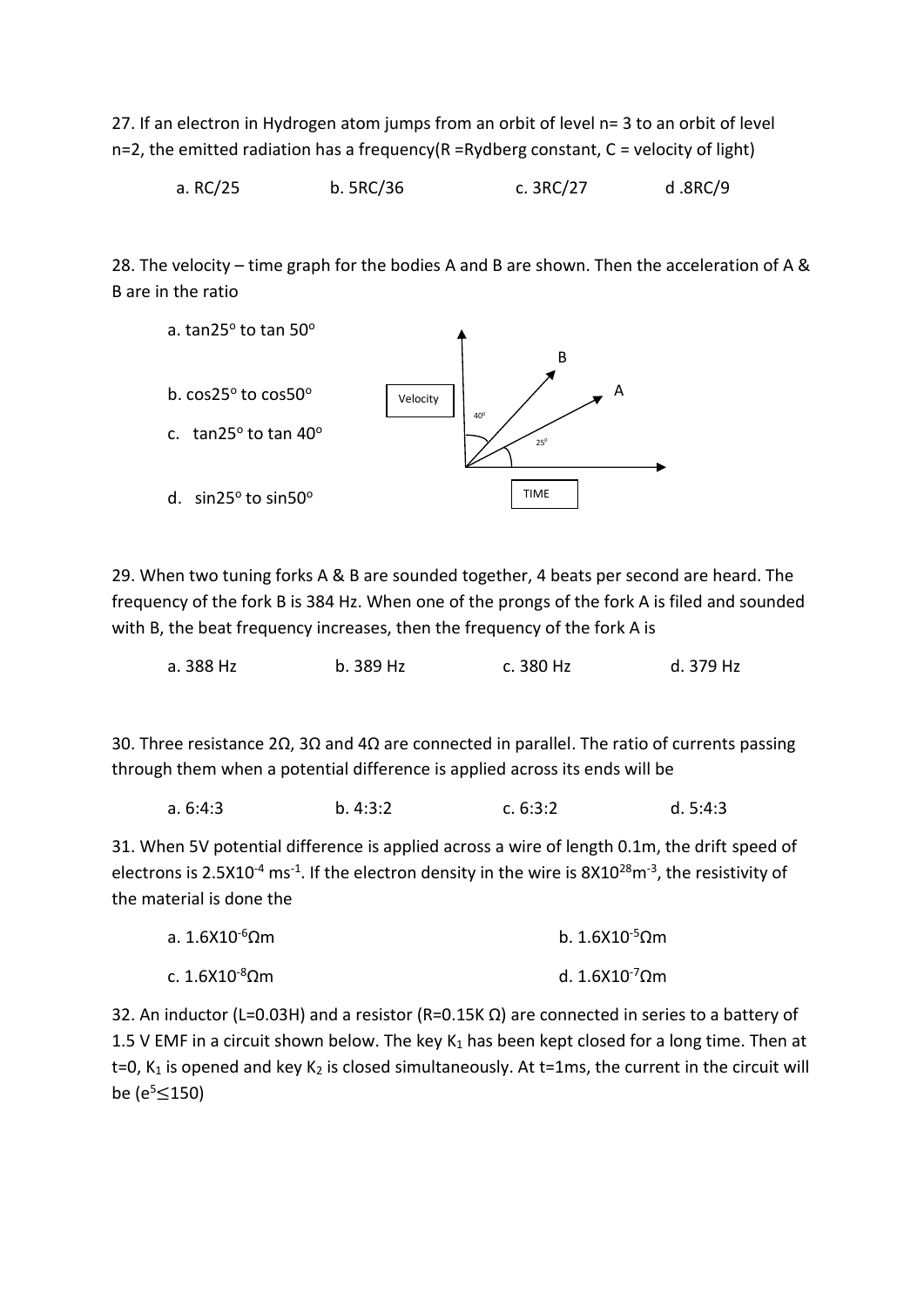

a. 6.7mA b. 0.67mA c. 100mA d. 67mA

33. The period of oscillation of a simple pendulum is T=  $2\pi\sqrt{\frac{L}{a}}$  $\frac{2}{g}$ . Measured value of L is 20.0cm known to 1mm accuracy and time for 100 oscillations of the pendulum in sound to be 90s using a unit watch of 1s revolution. The accuracy in the determination of g is

a. 1% b. 5% c. 2% d. 3%

34. A tuning fork produces 4 beats per second when sound with a sonometer wire of vibrating length 48cm. It produces 4 beats per second also when the vibrating length in 50cm. What is the frequency of the tuning fork?

| a. 196Hz | b. 284Hz | c. 375Hz | d. 460Hz |
|----------|----------|----------|----------|
|----------|----------|----------|----------|

35. A 50Hz AC source of 20V is connected across R & C as shown in the figure. The voltage across R is 12V. The voltage across C is



a. 8V b. 16V

c. 10V d. Not possible to determine unless value of R &C are given.

36. A body is projected at an angle of  $30^0$  with the horizontal with momentum P. At its highest point, the momentum is

a. P  
b. 
$$
\frac{P}{2}
$$
  
c.  $\frac{\sqrt{3}}{2}P$   
d.  $\frac{2}{\sqrt{3}}P$ 

37. Among which, the magnet susceptibility does not depend on the temperature?

a. Diamagnetism b. Paramagnetism c. Ferromagnetism d. Ferrite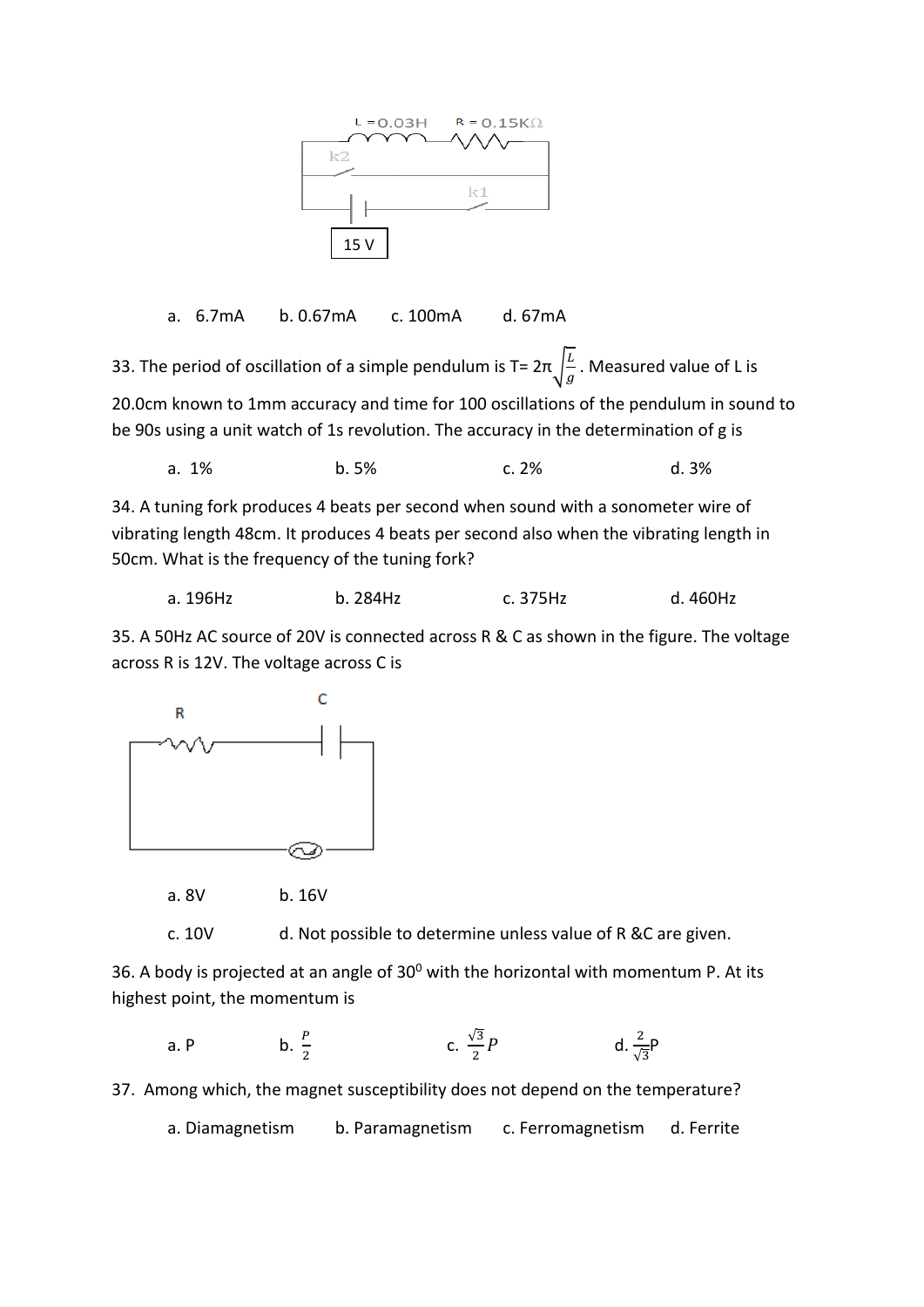## 38. The mass of a photoelectron is

a. 
$$
9.1X10^{-27}Kg
$$
  
b.  $9.1X10^{-29}Kg$   
c.  $9.1X10^{-31}Kg$   
d.  $9.1X10^{-34}Kg$ 

39. The equivalent resistance between A & B is



40. The resistance of an ammeter is 13Ω and its scale is graduated for a current up to 100A. After an additional shunt has been connected to this ammeter it becomes possible the measure current up to 750A by this meter. The value of shunt resistance is

|  | a. 2 $\Omega$ | $b. 0.2 \Omega$ | c. 2 $k\Omega$ | d. 20 $\Omega$ |
|--|---------------|-----------------|----------------|----------------|
|--|---------------|-----------------|----------------|----------------|

41. A vessel contains a mixture of one mole of oxygen and two mole of nitrogen at 300K. The ratio of the average kinetic energy per  $O_2$  molecule to per  $N_2$  molecule is

| a. 1:1 | b. 1:2                                                   |
|--------|----------------------------------------------------------|
| c. 2:1 | d. depends on the moment of inertia of the two molecules |

42. Let 'I' be the moment of inertia of uniform square plate about an axis AB of that passes through its Centre and is parallel to two of its sides. CD is a line in the plane of the plate that passes through the Centre of the plate and makes an angle 'Ө' with AB. The moment of inertia of the plate about the axis CD is then equal to

| a. 1                           | b. I Sin <sup>2</sup> $\theta$       |
|--------------------------------|--------------------------------------|
| c. I cos <sup>2</sup> $\theta$ | d. I cos <sup>2</sup> ( $\theta$ /2) |

43. The work function of a substance in 4.0eV. The longest wavelength of light that can cause photoelectron emission from this substance is approximately.

| b. 400nm<br>a. 540nm | c. 310 nm | d. 220nm |
|----------------------|-----------|----------|
|----------------------|-----------|----------|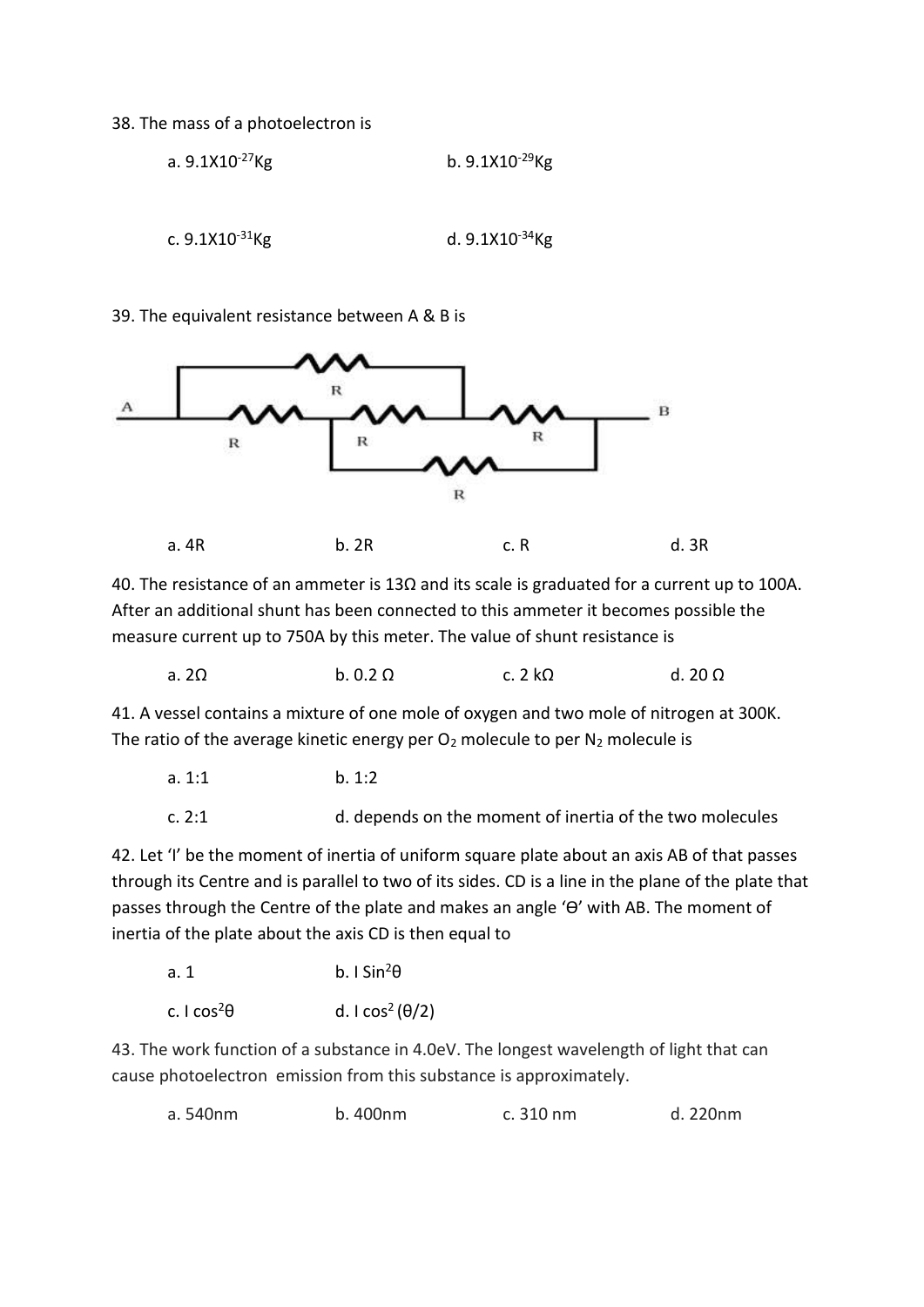44. A particle of mass m is executing oscillations about the origin on the  $x - a$ xis. Its potential Energy is  $U(x) = K|x|^3$  where K is a positive constant. If the amplitude of oscillation is  $a$ , then its time period T is

| a. Proportional to $\frac{1}{\sqrt{a}}$ | b. Independent of $a$    |  |  |
|-----------------------------------------|--------------------------|--|--|
| c. proportional to $\sqrt{a}$           | d. Proportional to $a^2$ |  |  |

45. The ratio of the speed of sound in nitrogen gas to that in helium gas at 300K is

a. 
$$
\sqrt{\frac{2}{7}}
$$
 b.  $\sqrt{\frac{1}{7}}$  c.  $\frac{\sqrt{3}}{5}$  d.  $\frac{\sqrt{6}}{5}$ 

46. A spring of force constant K is cut into the pieces such that one piece is double the length of the other. Then the long piece will have a force constant of

a. 
$$
\frac{2}{3}K
$$
 b.  $\frac{3}{2}K$  c. 3K d. 6K

47. Yellow light is used in a single slit diffraction experiment with slit width of 0.6mm. If yellow light is replaced by X- rays, then the observed pattern will reveal

a. That the central maximum is narrower

- b. More number of fringes
- c. Less number of fringes

d. No diffraction pattern

48. A gas mixture consists of 2 moles of oxygen and 4 moles of argon at temperature T. neglecting all vibrational modes, the total internal energy of the system is

a. 4RT b. 15RT c. 9RT d. 11RT

49. The half-life period of a radioactive element Y. Initially both of them have the same number of atom, then

- a. X & Y have the same decay rate initially
- b. X & Y decay at the same rate always
- c. Y will decay at a greater rate than X
- d. X will decay at a greater rate than Y

50. When a potential difference is applied across, the current passing through

- a. An insulator at 0K is zero b. A semiconductor at 0K is zero
- c. A metal at  $0$ K is finite d. A p-n diode at 300K is finite if it is reverse biased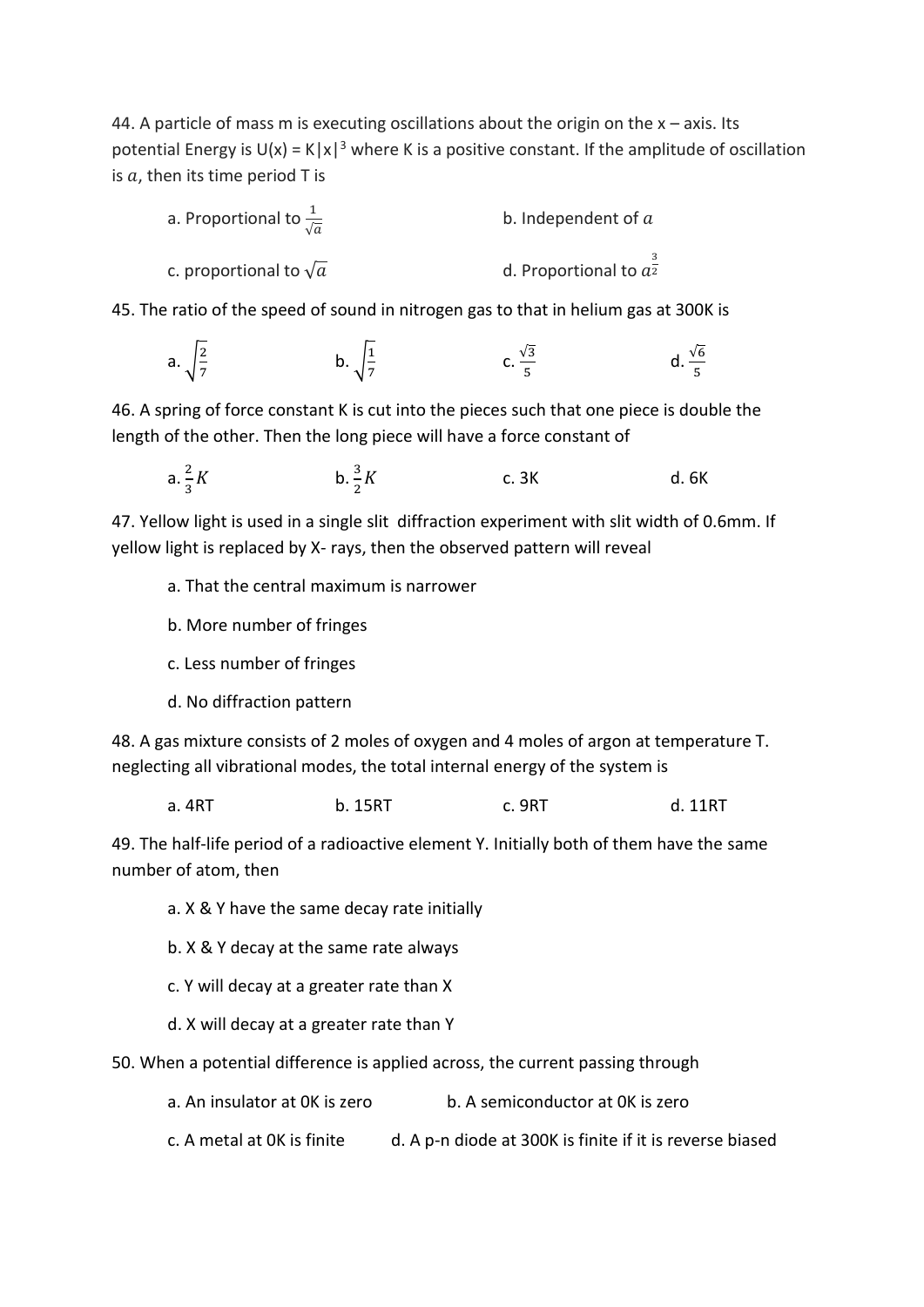## 51. Standing waves can be produced

a. On a string clamped at both ends

b. On a string clamped as one end free at the other

c. When incident wave gets reflected from a wall

d. When two identical waves with a phase difference of  $\pi$  are moving in the same direction

52. A uniform but time varying magnetic field B (t) exists in a circular region of radius and is directed into the plane of the paper as shown. The magnitude of the included electric field at point 'P'at a distance 'r' from the centre of the circular region.



a. is zero b. Decreases as  $1/r$  c. Increases as r c. Decreases as  $1/r^2$ 

53. A large open tank has two holes in wall. One is a square hole of side L at a depth Y from the top and the other is a circular hole of radius R at a depth AY from the top. When the tank is completely filled with water, the quantities of water flowing out per second from both holes are the same. Then, R is equal to

a. 
$$
\frac{L}{\sqrt{2\pi}}
$$
 b. 2 $\pi$ L c. L d.  $\frac{1}{2\pi}$ 

54. A train moves towards a stationary observer with speed 34 m/s. The train sounds a whistle and its frequency registered by the observer is  $f_1$ . If the train's speed in reduced to the 17 m/s, the frequency registered is  $f_2$ . If the speed of sound is 340 m/s then the ratio  $f_1/f_2$  is

a. 
$$
18/19
$$
 b.  $1/2$  c. 2 d.  $19/18$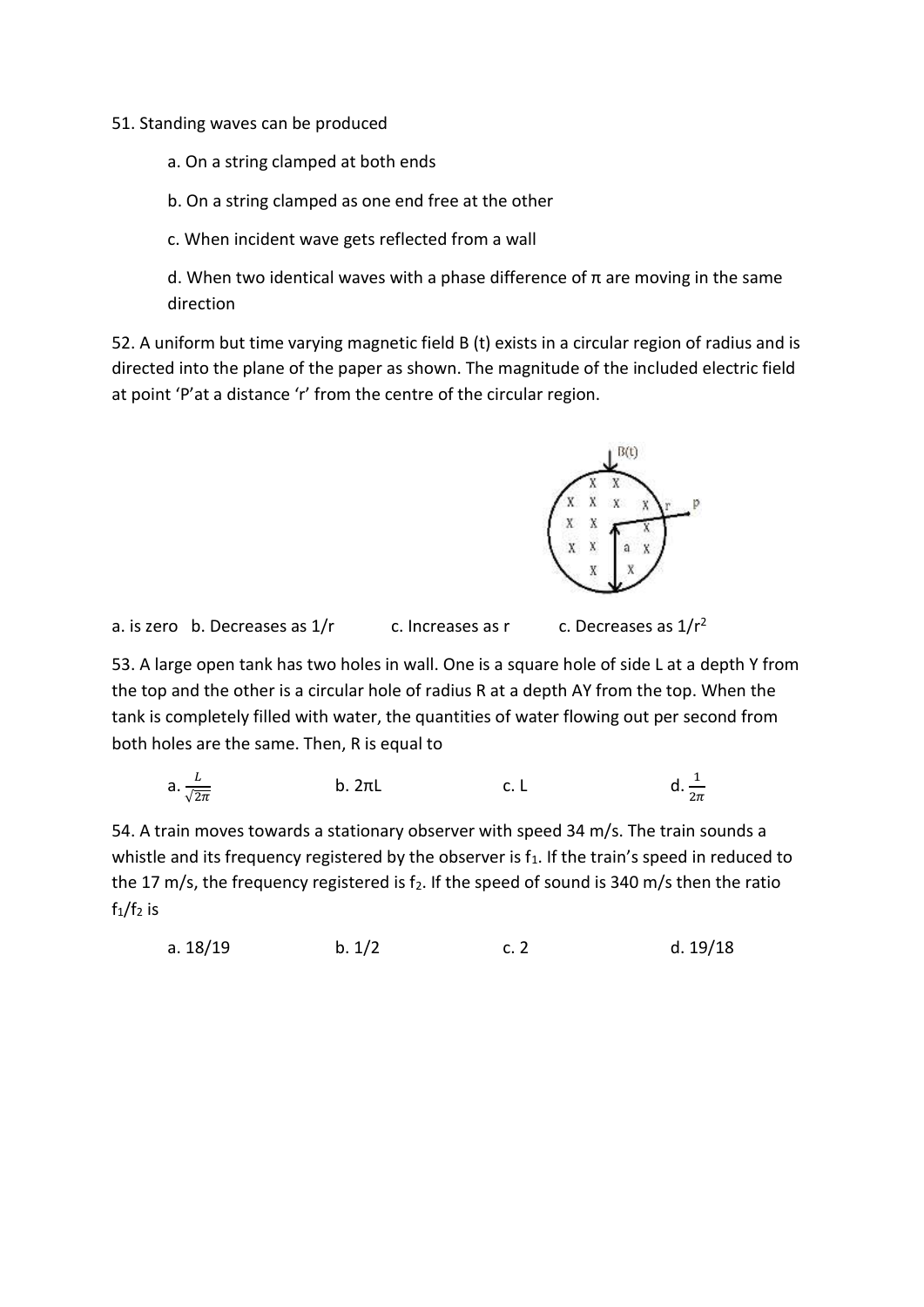55. Three charges Q, +q & +q are placed at the vertices of a right angle triangle (isosceles triangle) as shown. The net electrostatic energy of the configuration is zero if Q is equal to



56. A thin wire of length L and uniform linear mass density 'ρ' is bent into a circular loop with Centre at 'O' as shown. The moment of inertia of the loop about the XX' axis



57. A wind powered generator converts wind energy into electrical energy. Assume that the generator converts a fixed fraction of the wind energy integrated by into blades in the electrical energy. For wind speed v, the electrical power output will be proportional to

a. v  
b. 
$$
v^2
$$
 c.  $v^3$  d.  $v^4$ 

58. A ball is dropped vertically from a height 'd' above the ground. It hits the ground and bounces up vertically to a height a/2. Neglecting subsequent motion and air resistance, its velocity 'v' varies with height 'h' above the ground as

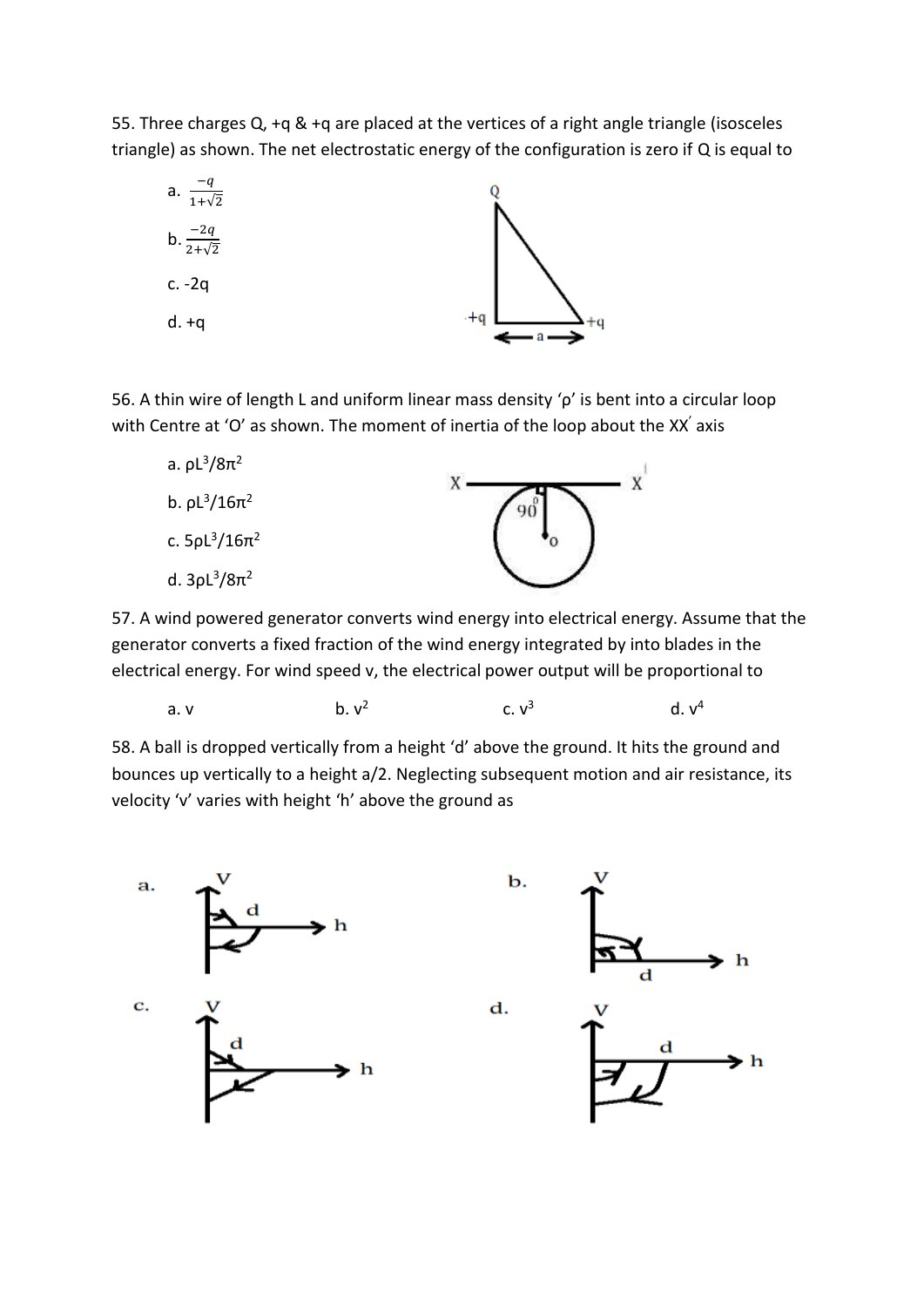59. Two vibrating strings of the same material but lengths 'L' and '2L' have radius '2r' and 'r' respectively. They are stretched under the same tension. Both the strings vibrate in their fundamental modes, the one of the length 'L' with frequency  $f_1$  are the other with frequency  $f_2$ . The ratio  $f_1/f_2$  is given by

a. 2 b. 4 c. 8 d. 1

60. The transition from the state n=4 to n=3 in a hydrogen like atom resultants ultraviolet radiation. Infrared radiation will be obtained in the transition

a.  $2 \rightarrow 1$  b.  $3 \rightarrow 2$  c.  $4 \rightarrow 2$  d.5  $\rightarrow 4$